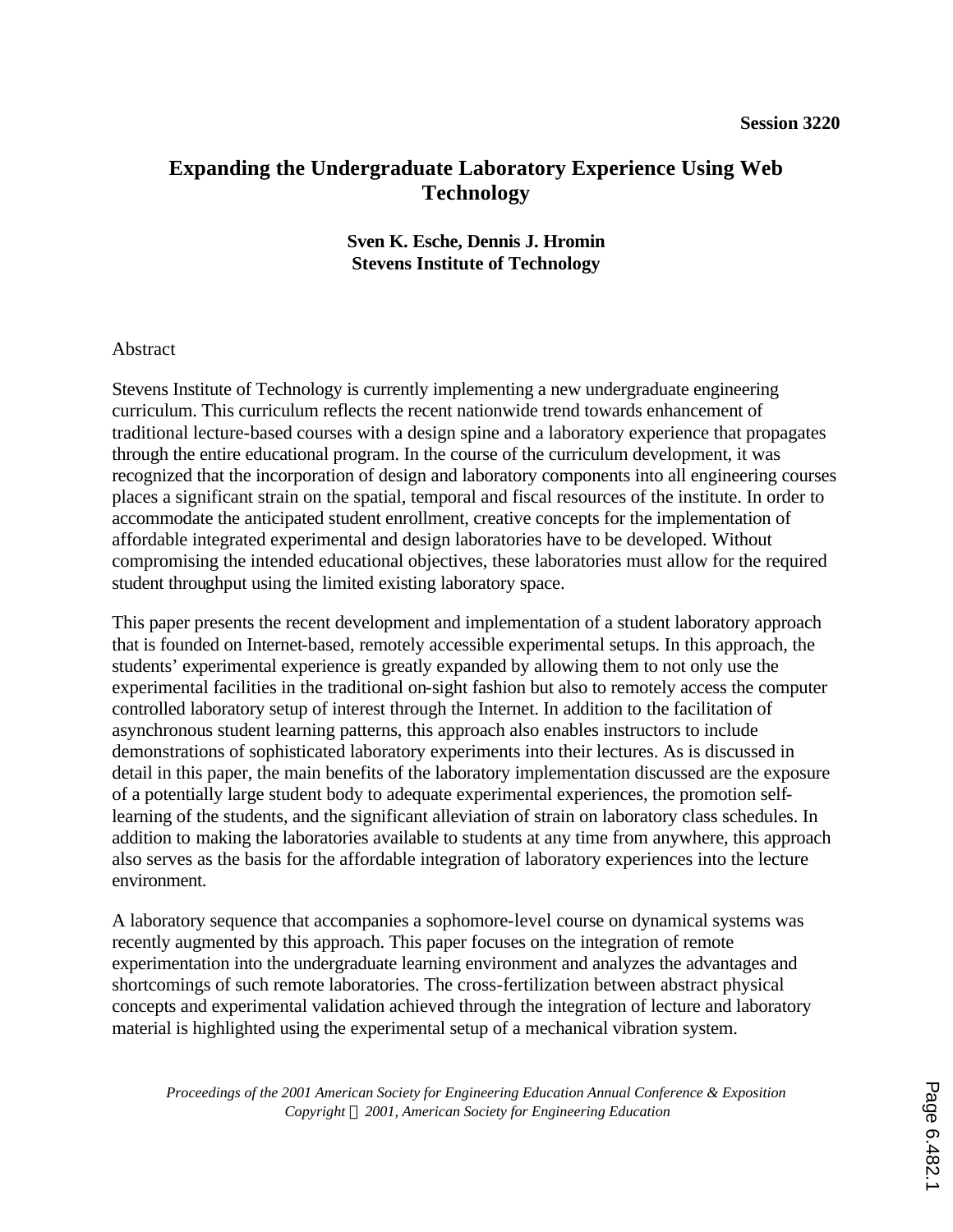## I. Introduction

Today, all constituents of academia are recognizing the hands-on activities typically associated with educational laboratories as imperative and integral elements of modern engineering curricula. The new review criteria applied by educational accreditation boards such as ABET and recent funding initiatives of governmental, charitable and industrial foundations as well as corporate and alumni sponsors are clear evidence of this trend.

A new undergraduate engineering curriculum is currently being implemented at Stevens Institute of Technology. In this curriculum, the recent nationwide trend of enhancing traditional lecture-based courses with a design spine and a laboratory experience that propagates through the entire curriculum is acknowledged. At the same time, it is recognized that the incorporation of design and laboratory components into all engineering courses places a significant strain on the spatial, temporal and fiscal resources of the institute. Therefore, new concepts for the implementation of affordable integrated experimental and design laboratories have to be developed in order to accommodate the anticipated enrollment. These laboratories must allow for the required student throughput using the limited existing laboratory space without compromising the educational value.

This paper presents the development and implementation of a student laboratory approach that is founded on Internet-based, remotely accessible experimental setups. Besides making the laboratories available to students at any time from anywhere, this approach also serves as the basis for the affordable integration of laboratory experiences into the classroom. This approach has recently been implemented at Stevens into a laboratory that accompanies a sophomore-level course on dynamical systems. The discussion in this paper will focus on the integration of remote experimentation into the undergraduate learning environment and analyze the advantages and shortcomings of such remote laboratories. The experimental setup of a mechanical vibration system will be used to highlight the cross-fertilization between abstract physical concepts and experimental validation achieved through the integration of lecture and laboratory material.

In the context of recent major Stevens initiatives on e-learning and virtual classrooms, the implementation of this remote experimentation concept has sparked considerable excitement amongst the Stevens faculty, staff and students involved in the development, building and testing of the experimental setups.

## II. State-of-the-Art in Approaches for Educational Laboratories

Traditional educational laboratories are typically characterized by the following elements: preparatory instruction, preliminary student performance assessment, hands-on experimental work, data analysis, and reporting of the experimental findings. As the first step, the students are familiarized with the educational objectives of the experiment as well as with the underlying theoretical background. Typically, some type of preliminary student performance assessment is then conducted in oral or written form in order to assure that the students are prepared to correctly carry out the experimental work. Where appropriate, the students are also tested on their awareness of safely concerns related to the experiment. The experimental work itself comprises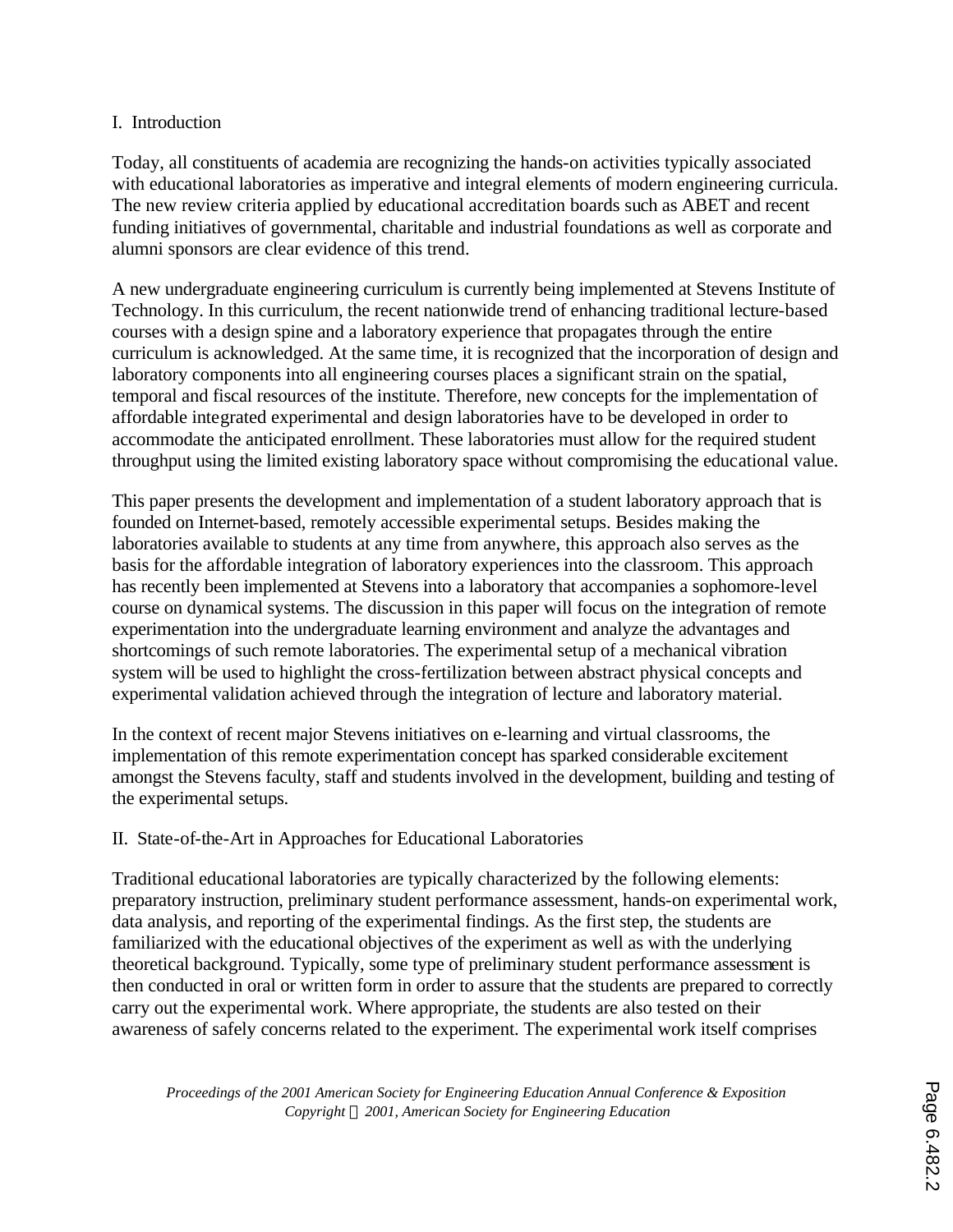the setup and calibration of the equipment followed by the data acquisition, filtering and postprocessing. An out-of-classroom assignment is finally given to report and discuss the experimental findings.

From an educational standpoint, the data collection, interpretation and correlation with theoretical formulations presented in the classroom should be the main focus of the students' attention in connection with any laboratory. On the contrary, in the classical educational laboratory approach students are often forced to spend a disproportionate amount of their total allotted laboratory time on assembling the particular experimental setup and calibrating it, especially when sophisticated equipment is involved. The students' educational experience is then usually reduced to a phase where they follow a recipe-type experimental tutorial in collecting the required data. The analysis of the experimental results, which due to the required analytical thinking represents the most challenging component of the entire laboratory experience, is then left as a homework assignment.

It can thus be argued<sup>1</sup> that this traditional closed educational laboratory setup, where students first spend time in the laboratory facility and then conclude the laboratory by a report written outside of class, is not an arrangement that is particularly conducive to learning. The remotely accessible laboratories discussed in this paper appear to be a better alternative where students can return at any time to repeat and refine their experiments.

Accessibility and affordability represent further severe limitations of the traditional educational laboratories in addition to their closed nature. A significant commitment of personnel and other resources are required to satisfy the needs of large student populations. Usually laboratory space is limited and the students are accommodated by dividing the classes into multiple laboratory sections, both for the preparatory instruction as well as for the experimental work itself. In addition, each section is broken up into groups where in most settings teams of three to four students have been found to work most effectively. Due to scheduling constraints, it is not uncommon that some of these laboratory sections will be forced to undertake experiments out of tune with the lecture which they are to accompany<sup>2</sup>, and thus the intended educationally benefit is not attained to the full extent. The size of the laboratory sections is limited by number of identical experimental stations available. In most educational institutions, budgetary constraints prevail, and therefore, the number of student groups that can perform any given experiment concurrently is very small. This limitation is especially stringent for sophisticated and therefore costly experimental setups. In order to resolve this constraint, the time allotted for the students to perform their experimentation is reduced to the bare minimum, and as a result, the students are not exposed to the laboratory equipment to the extent that would be desirable from an pedagogical standpoint. Modern undergraduate engineering curricula as they have been devised recently at many schools nationwide tend to further intensify this problem since they are increasingly focusing on laboratory activities and experimental demonstrations during lectures.

Educational laboratory facilities that effectively address these shortcomings of the traditional laboratory environment are still in short supply. Therefore, the development of alternative approaches to laboratory education has recently become the focus of numerous initiatives involving educational institutions, governmental agencies and professional societies. Upon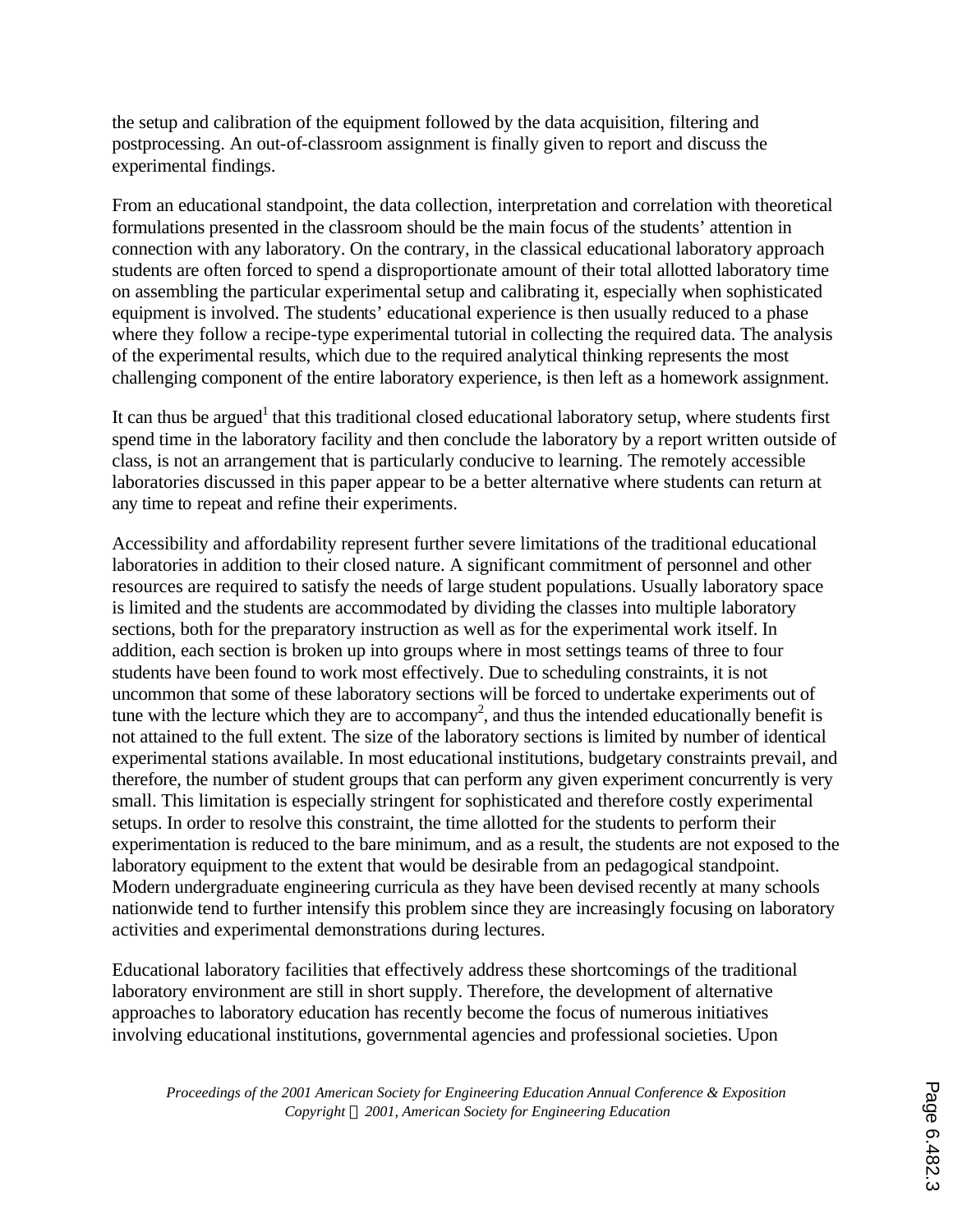examining and assessing the current state, it has become increasingly clear that a shift of paradigm in laboratory instruction must be seriously considered. New laboratory approaches should allow for more flexibility in administering preparatory instruction for the laboratory experiments as well as in performing the experimental laboratory work itself. Furthermore, they should fully exploit the recent technological advances in information technology and communications. As a review of current laboratory instruction approaches reveals<sup>3</sup>, a multitude of instructional tools using computer software and multimedia-type technologies has been developed and implemented into the classroom environment recently. Studies on the effectiveness of these tools have indicated a measurable improvement in student achievement and performance outcomes (e.g., information retention, learning time) compared with traditional instructional methods. This improvement is at least partly being attributed to the ability of the students to proceed at their own pace and to obtain online help and background information beyond the classroom material, the possibility for active student interaction, and the inherent stimulation of audio- and video-based learning patterns. In many cases, today's students who are accustomed to heavy computer usage in all spheres of their lives demonstrate a positive learning attitude when exposed to computer technology in the learning process.

## III. Undergraduate Laboratory Approach

At Stevens Institute of Technology, an approach to undergraduate laboratories is currently being implemented and tested, in which both students and instructors are able to access the laboratory facility remotely at any time and from anywhere through the Internet. The laboratory architecture allows one to connect to the interactive, computer-controlled laboratory setup of interest as shown in Figure 1.

In the first phase of a typical laboratory experiment, the students get re-familiarized with the underlying physical phenomena of the particular experiment to be performed. In addition, the appropriate documentation is available online to the students to acquaint themselves with the experimental equipment. Where deemed appropriate by the instructor, the students can be asked to successfully complete an online competency test on the underlying fundamentals and the specific equipment to be used before coming to the laboratory session.

Later when coming to the laboratory facility, the students have the opportunity for a limited amount of direct interaction with the laboratory setups. They can be asked to calibrate the equipment and perform a limited set of experiments. The remote accessibility of the experimental setups then allows them to continue more detailed experimental studies in a remote fashion. This approach gives tremendous flexibility to the instructor in leveraging a limited number of experimental stations for a wide variety of studies. It thus greatly enhances the scope and value of the experimental experience for the students.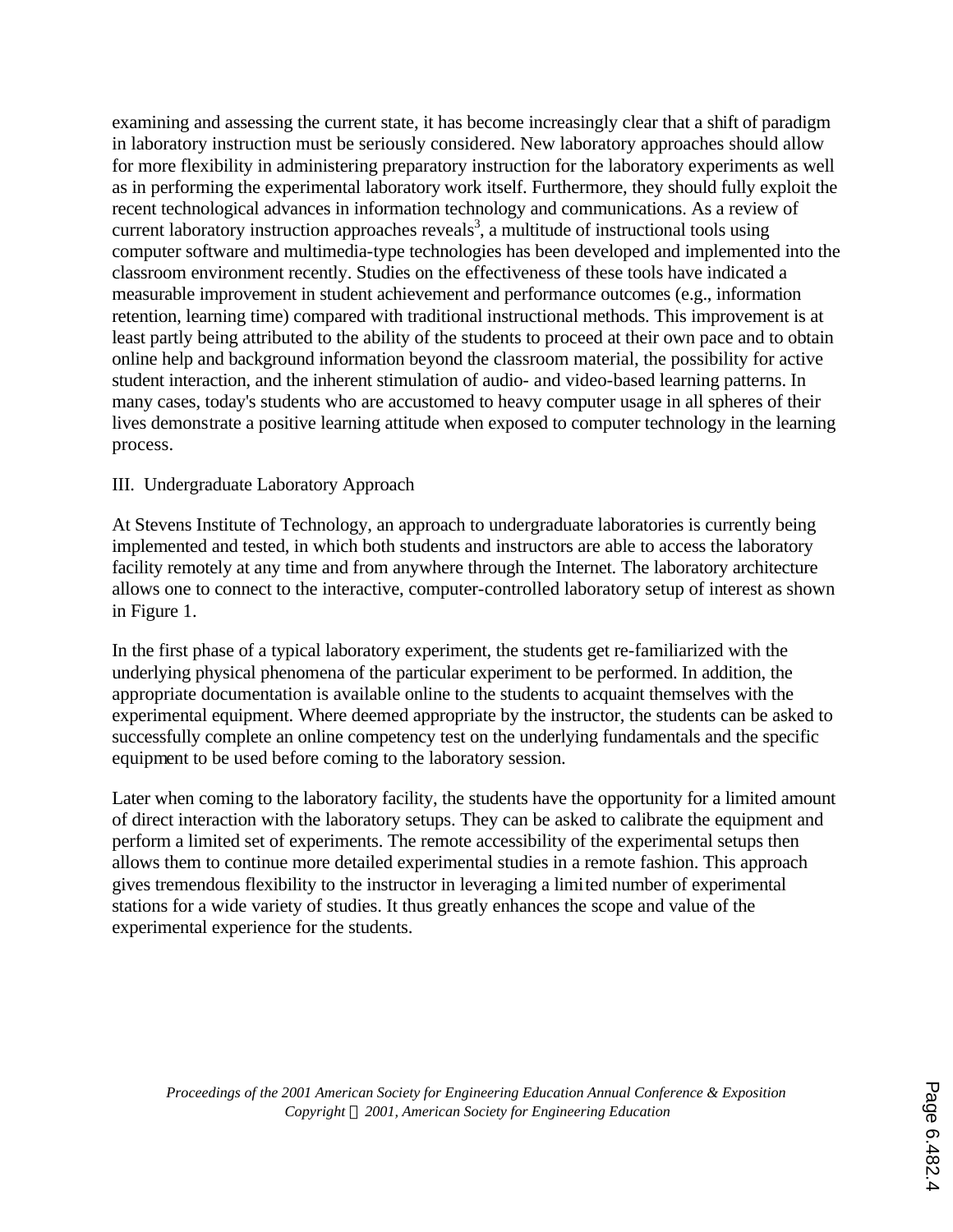

Figure 1: Setup of undergraduate laboratory

During the remote experimentation, the students interactively submit sets of input data for the selected experiment to a web server, which controls a queue. Individual data acquisition terminals then extract the input data files one by one from the queue and initiate their processing by the appropriate computer-controlled laboratory equipment. The experimental procedure is recorded by video cameras and saved in electronic form as a video file. Both the numerical results of the experiments and the video files are finally made accessible through the Internet for the remote and time-independent inspection and/or post-processing by the user.

IV. Benefits and Shortcomings of the Laboratory Approach

The approach described in this paper takes advantage of a variety of existing and emerging communication technologies. All activities associated with the laboratory courses are guided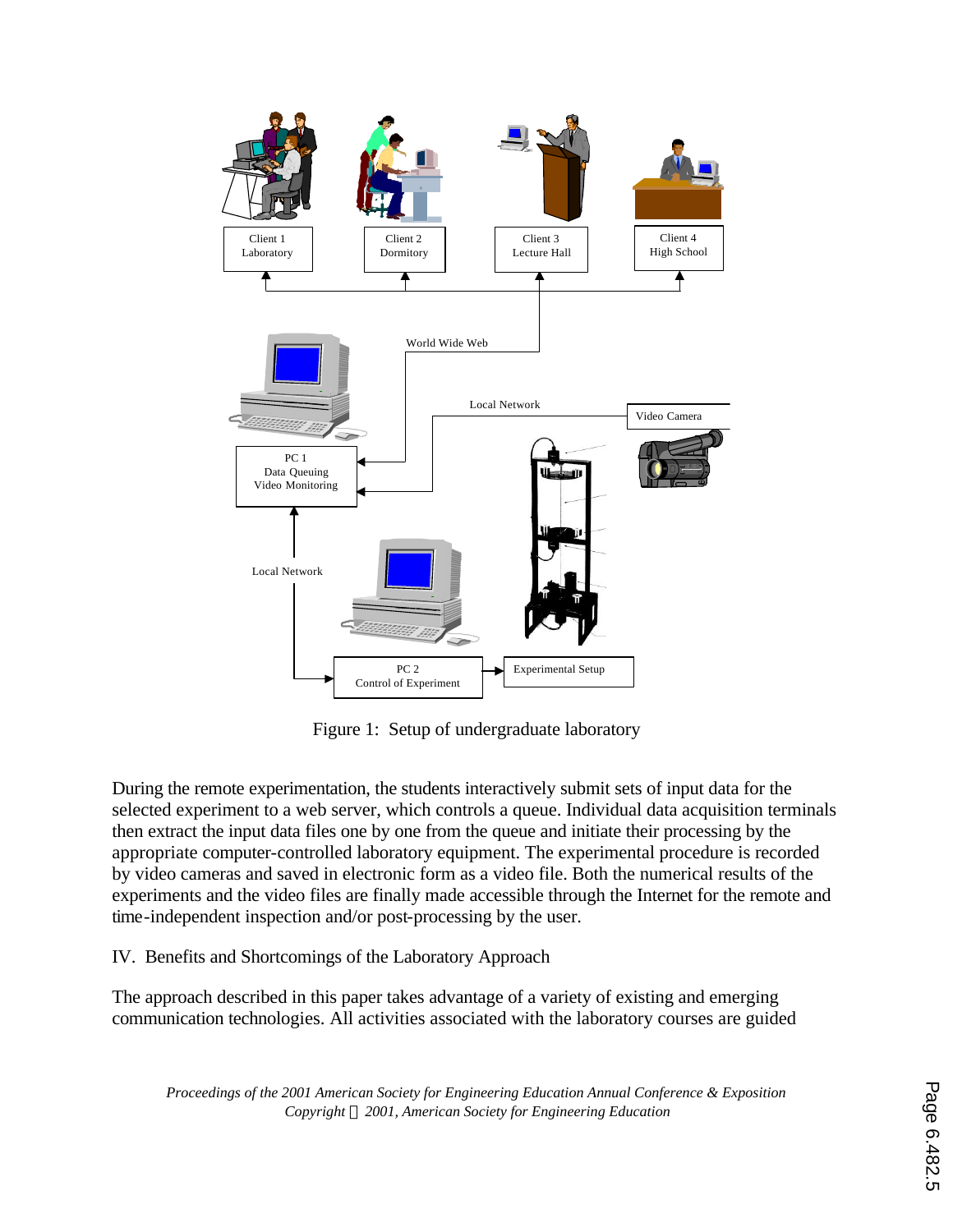through web pages. These web pages can be implemented using WebCT, a software package that is currently being adopted in various courses at Stevens. This package offers functions to support various activities of the laboratory framework described here. In addition to the functionality of conventional HTML-based web pages, the capabilities integrated in this package comprise among others a tool to track the student page views, several communications tools (e.g., chat room, email, white board, bulletin board), an online quiz feature and a grade database. All preparatory instructional materials (enhanced by visual tools such as drawings, photographs, computer animations, audio and video files) as well as testing and self-assessment tools for the students can thus be provided in electronic form on the Internet. The Internet-based communication tools will conveniently enable team-based learning activities for students that are exposed to spatial and temporary constraints in their study techniques.

The benefits of this laboratory approach are, among others, that:

- larger numbers of students can be exposed to a more comprehensive experimental experience (including students with physical disabilities, non-traditional students, part-time students, students undergoing continued education, participants of on-site industrial training courses),
- asynchronous learning is encouraged, which is especially suited to fit the needs of nontraditional, commuting part-time students,
- it is a much closer approximation to hands-on experience compared to purely numerical experimentation and simulation,
- it promotes student self-learning,
- it renders itself as a tool for integrated student performance assessment and self-assessment,
- it captures the spirit and imagination of the students who nowadays tend to be increasingly technologically inclined,
- instructors are enabled to include demonstrations of laboratory experiments into their lectures,
- the strain on laboratory class schedules is alleviated significantly, and
- budgetary constraints are overcome.

As it was rightfully pointed out by the reviewers of the original NSF proposal leading to partial funding of this activity by the NSF-ILI program as well as by other individuals involved in the planning and implementation of this project, this laboratory approach does not only offer important benefits but also exhibits some drawbacks. The significant investment in the up-front development effort and time required is one of the main disadvantages compared with traditional laboratory setups. In contrast to the original plans for developing a laboratory to be accessed exclusively in a remote fashion, the development team changed to the hybrid on-site / remote approach described here. This modification of the original plans takes into consideration the valuable opinions of various people with whom the initially conceived fully remote laboratory approach was discussed and the majority of whom found that direct hands-on student interaction with the experimental equipment is of paramount importance for the educational success of the experimental experience that the students gain. The authors believe that the modified approach to student experimentation as presented in this paper has the potential to enhance engineering curricula by facilitating improved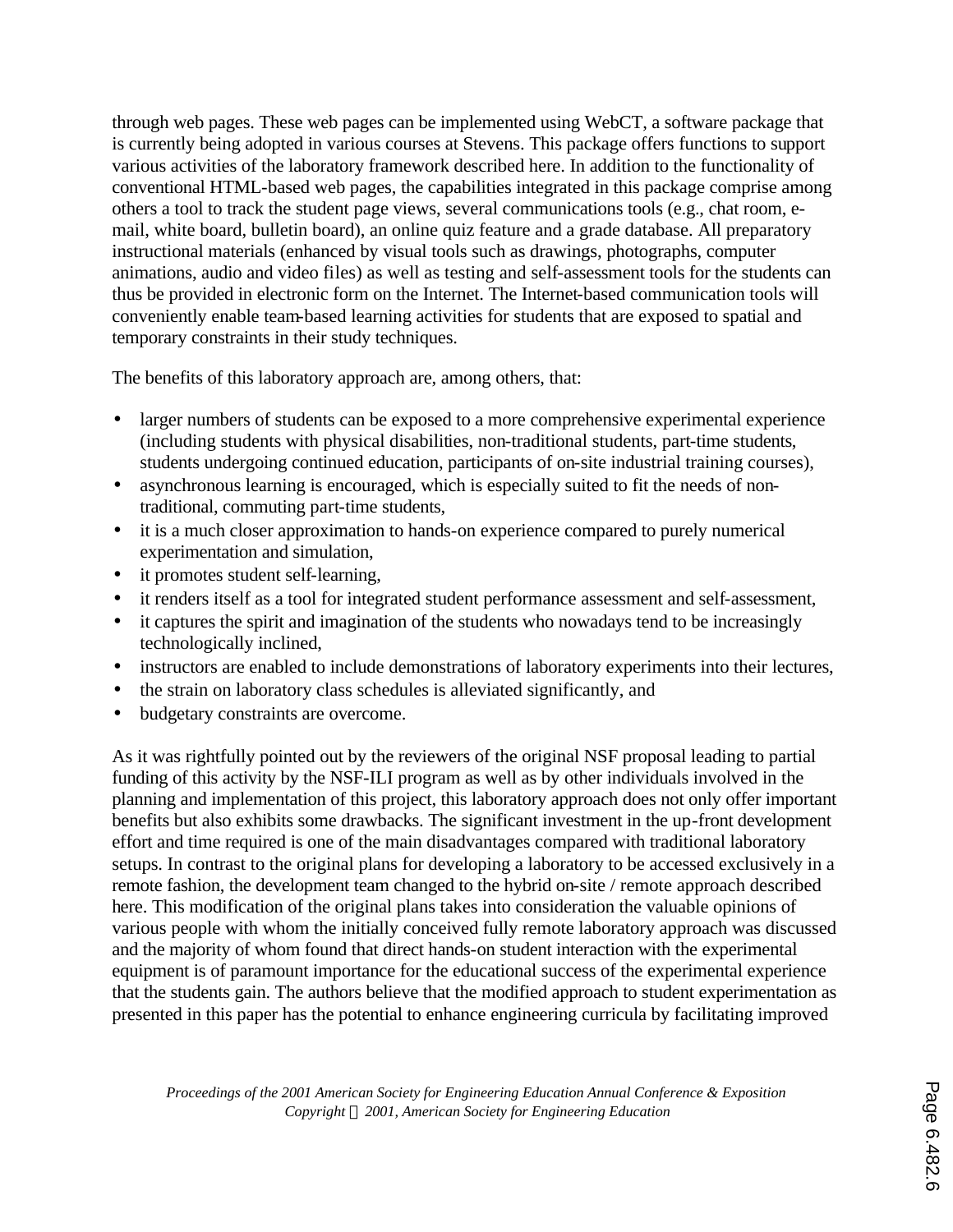access to better laboratory equipment by a broader student audience. Another key concern frequently voiced related to the perceived difficulties in enforcing the independence of student work when performed remotely. While at other institutions this issue might pose a challenging problem without an obvious solution, at Stevens there exists a student honor code that entirely removes any need for student proctoring.

## V. Technical Realization of the Laboratory Architecture

The laboratory approach presented here was realized using a client-server network architecture that allows the concurrent execution of multiple experiments using separate experimental setups. Experiments that require the same setup are queued and executed in the order of the incoming requests. The connection from the laboratory to the outside world is established using a Linuxenabled web server. This server hosts the process queue, the data input and output files generated, and the graphical user interface that was developed using conventional HTML pages, Java applets, and CGI/Perl scripts. The web server is networked to individual data acquisition terminals running Windows NT. These terminals execute LabVIEW VI scripts that control the experiments and report the experimental results back to the web server.

After downloading the main web page of the online laboratory using any web browser, the user first selects a particular experiment from the list of available offerings. Then the user fills out the corresponding input form, which contains some personal information (name, affiliation, e-mail address) as well as the necessary input data for the experiment. Subsequently, the user receives an e-mail message, which provides the estimated execution time for the experiment, the necessary access code and URL where the output data (numerical results in ASCII format, video file in real media format) can be picked up at any time after the completion of the experiment.

A unique process identification number is then automatically generated, an entry in the process queue residing on the web server is made, and the user is informed about the estimated waiting time until completion of the experiment. The individual data acquisition terminals check continuously for new entries in the process queue. When detecting a new relevant entry, the input data are retrieved from the corresponding user input form and parsed. Subsequently, a series of scripts are executed that perform a variety of subtasks involved with the execution of a particular experiment. The list of actions initiated by LabVIEW VI scripts includes but is not limited to:

- parsing the input data file,
- switching on/off the power and/or lights,
- activating/deactivating the video capturing,
- initializing the experimental setup,
- executing the experiment and acquiring the resulting output data, and
- transferring the resulting output data back to the web server.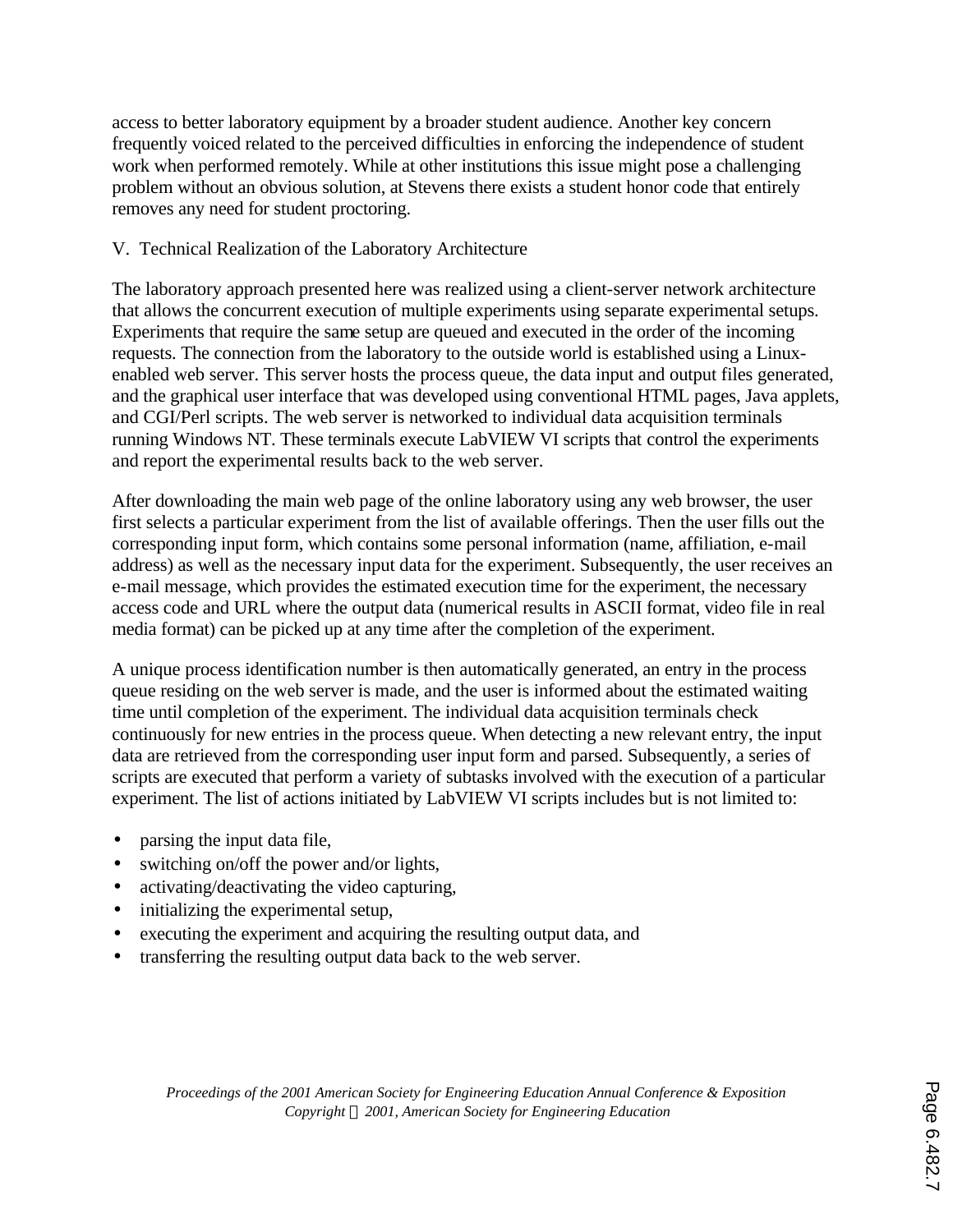The numerical data can finally be imported into any software that the user selects for postprocessing purposes. Replaying the video file requires the RealPlayer software that is distributed by RealNetworks.

VI. Sample Implementation of the Laboratory Approach

The laboratory approach described in this paper was initially developed and implemented into one course of the new Stevens undergraduate engineering curriculum on dynamical systems. So far, the four types of systems available are mechanical vibration systems (with one degree of freedom and two degrees of freedom), a liquid level system, an acoustic system (simplified muffler with adjustable expansion chamber) and electrical systems (inverting and non-inverting amplifier, low pass and high pass filter). In addition, an electro-mechanical system is currently under development. Each system allows for a variety of individual experiments to be performed.

Below, a brief description of the one-degree-of-freedom mechanical vibration system is given together with three potential experiments. The system consists of a metallic mass that is supported by a linear helical spring. The mass is guided by low-friction linear bearings and actuated by a magnetic coil. Within engineering accuracy, this experimental setup can be approximated as a linear second-order spring-mass-damper system whose schematic representation is shown in Figure 2.



Figure 2: Schematic representation of a one-degree-of-freedom free vibration system

The vibration system as described here is a mechanical system that lends itself nicely both into onsite and remote experimentation as will become clear in the discussion to follow. This system can be used on several occasions throughout the course on dynamical systems. In the first laboratory session devoted to system identification, free vibrations induced by imposing an initial displacement condition on the system are analyzed. From the measured amplitude versus time curve (see Figure 3), the students are asked to determine the damped period  $T_d$ , the damped natural frequency  $f_d$ , the damped circular natural frequency  $w_d$ , the logarithmic decrement *L*, the damping ratio **z**, the damping coefficient *b*, the undamped circular natural frequency  $w_n$ , the undamped natural frequency  $f_n$  and the undamped period  $T_n$ .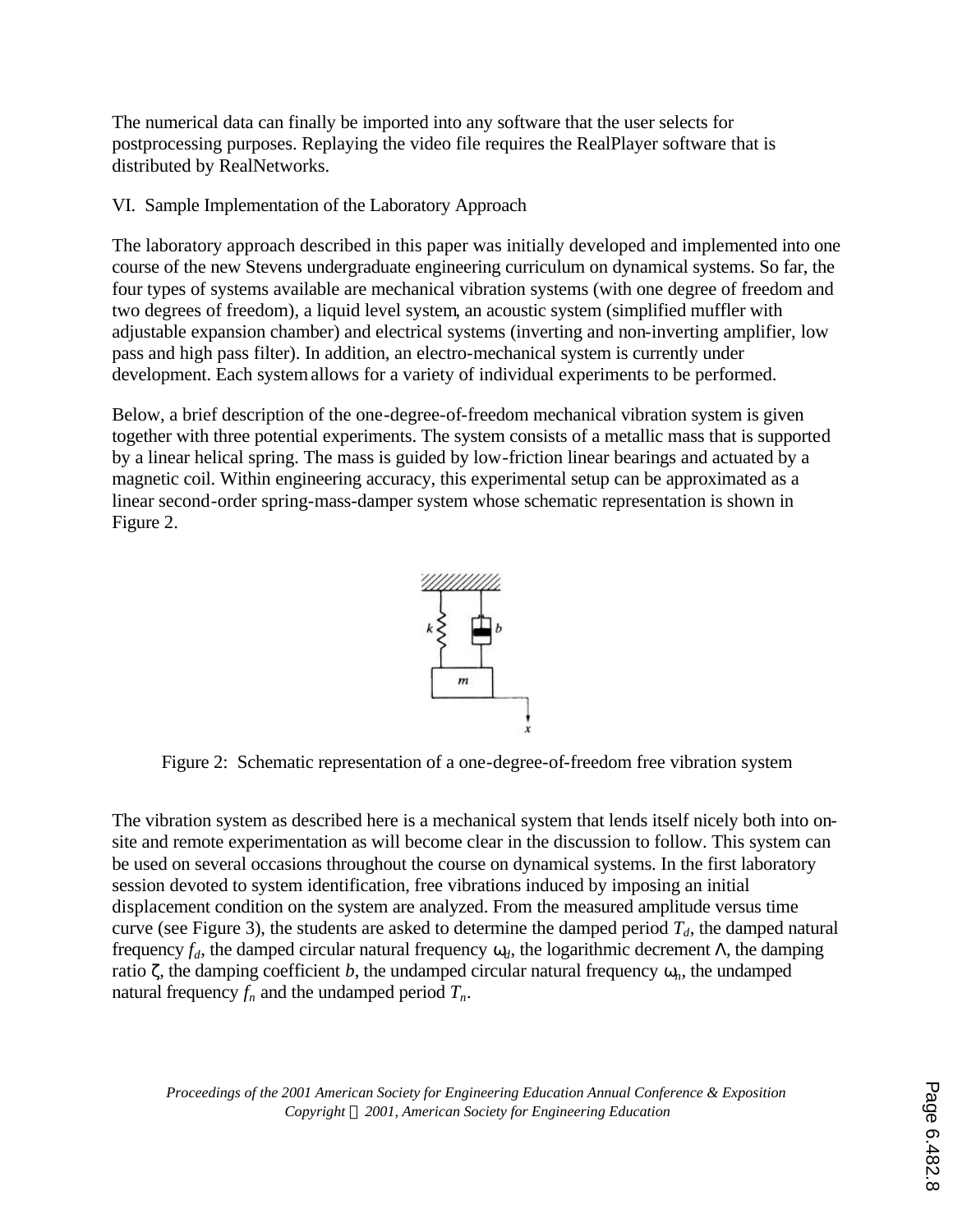Upon inspection of the results for different initial displacement conditions, it becomes clear that the damping ratio of this one-degree-of-freedom system depends slightly on the amplitude of the vibration. It is this fact that makes this experiment into a prime candidate for a laboratory that can start in the on-site hands-on mode and can then be finished in remote fashion. Initially, the experiment can be carried out on-site for one given initial displacement value. The repetitive procedure of determining the dependency of the damping ratio on the vibration amplitude can then be left for remote exploration.



Figure 3: Measured amplitudes for one-degree-of-freedom mechanical vibration system

In the second laboratory session involving the one-degree-of-freedom mechanical vibration system, the forced vibration response to a step function force input is investigated. The excitation force is imposed upon the mass by the magnetic coil as schematically shown in Figure 4. The experimental amplitude vs. time curve (see Figure 5) allows the students to determine the delay time  $t_d$ , the rise time  $t_r$ , the peak time  $t_p$ , the maximum percentage overshoot  $m_p$ , and the settling time *t<sup>s</sup>* . Again, after completing the step response experiment in the on-site mode, additional experiments such as the ramp response, impulse response etc. can then be assigned to the students for remote experimentation outside of the allotted laboratory time.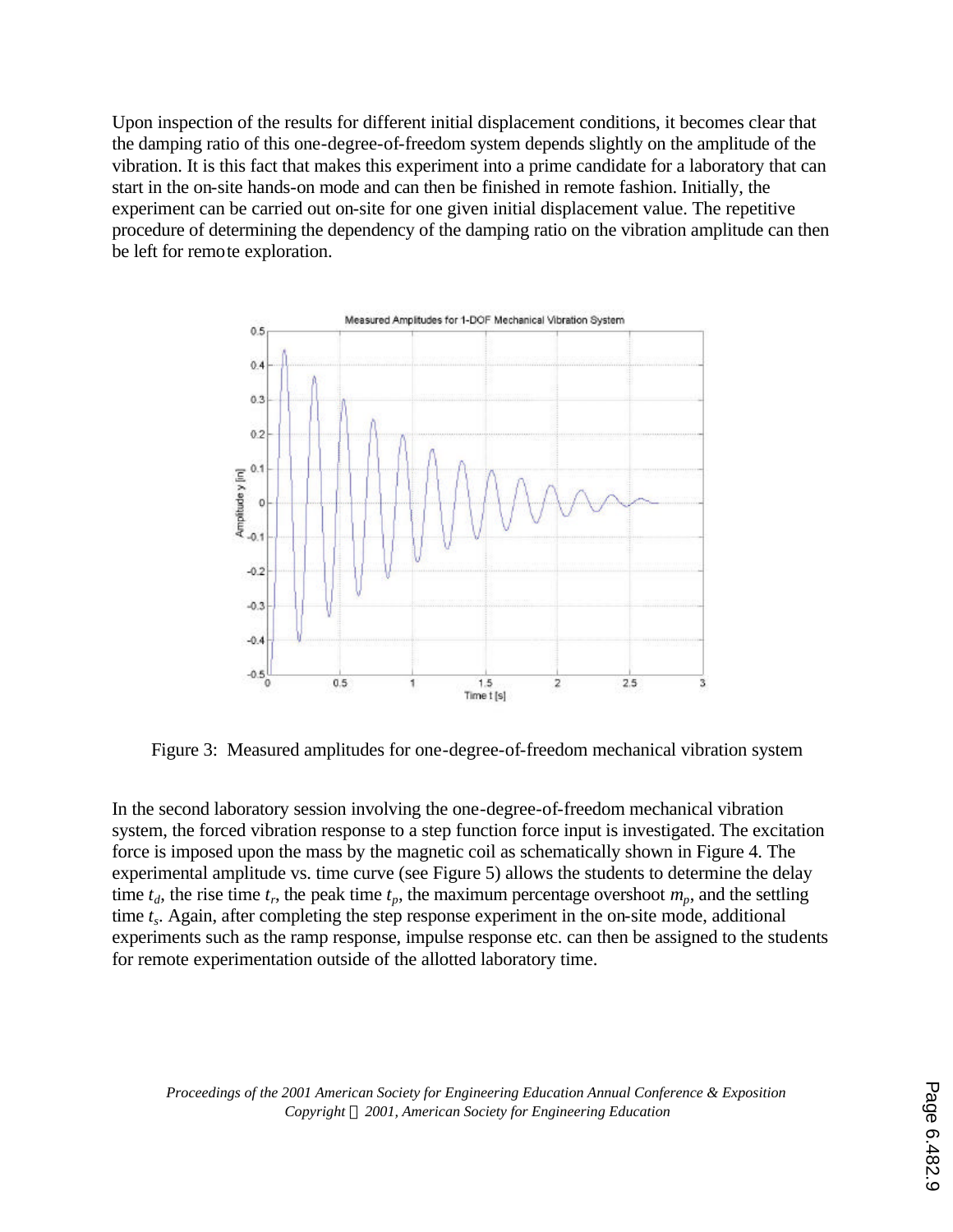

Figure 4: Schematic representation of a one-degree-of-freedom forced vibration system



Figure 5: Measured step response for one-degree-of-freedom mechanical vibration system

The third laboratory session that is based on the one-degree-of-freedom mechanical vibration setup investigates the frequency response of the system. Here, a sinusoidal force of varying frequency is applied onto the mass and the resulting vibration amplitude is recorded as a function of the excitation frequency (see Figure 6). From the resulting experimental data, the students are asked to determine the resonance frequency *fres*, the amplitude at resonance *xres* and the static deflection  $x_{st}$ . As for the two laboratory sessions described above, this experiment can be carried out for a limited number of excitation frequencies during the allotted laboratory hours, and later the frequency response diagram can be completed in remote mode. Alternatively, other more detailed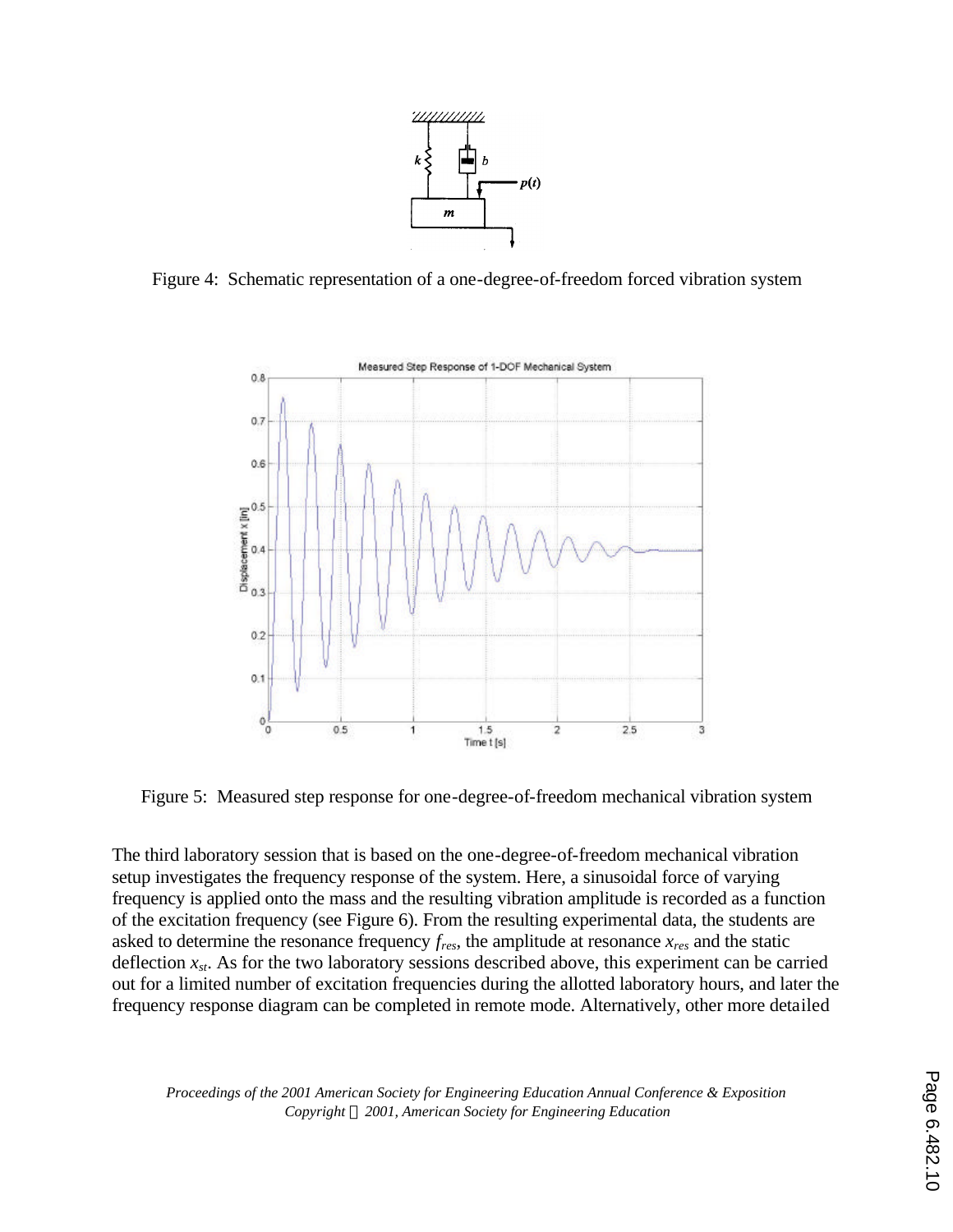studies (e.g., analyzing the dependency of the results on the excitation force amplitude) can be performed later in remote fashion.

It should be noted that the remote accessibility of all experimental setups described here provide the instructor the opportunity for including experimental demonstrations into the traditional lecture environment. Stevens has invested significant efforts and funds into the networking of classrooms, thus enabling the integration of web based instructional tools into the learning process in a seamless fashion.



Figure 6: Frequency response for one-degree-of-freedom mechanical vibration system

## VII. Future Plans

Currently, the one-degree-of-freedom mechanical vibration system, the liquid-level control system, the acoustic system and the electrical systems are fully functional while the two-degree-of-freedom mechanical vibration system is still in the development phase. Furthermore, an electro-mechanical system is currently under development, and it is foreseen to extend this laboratory approach in the future to other applications of dynamical systems rooted in mechanical, electrical, civil, and chemical engineering.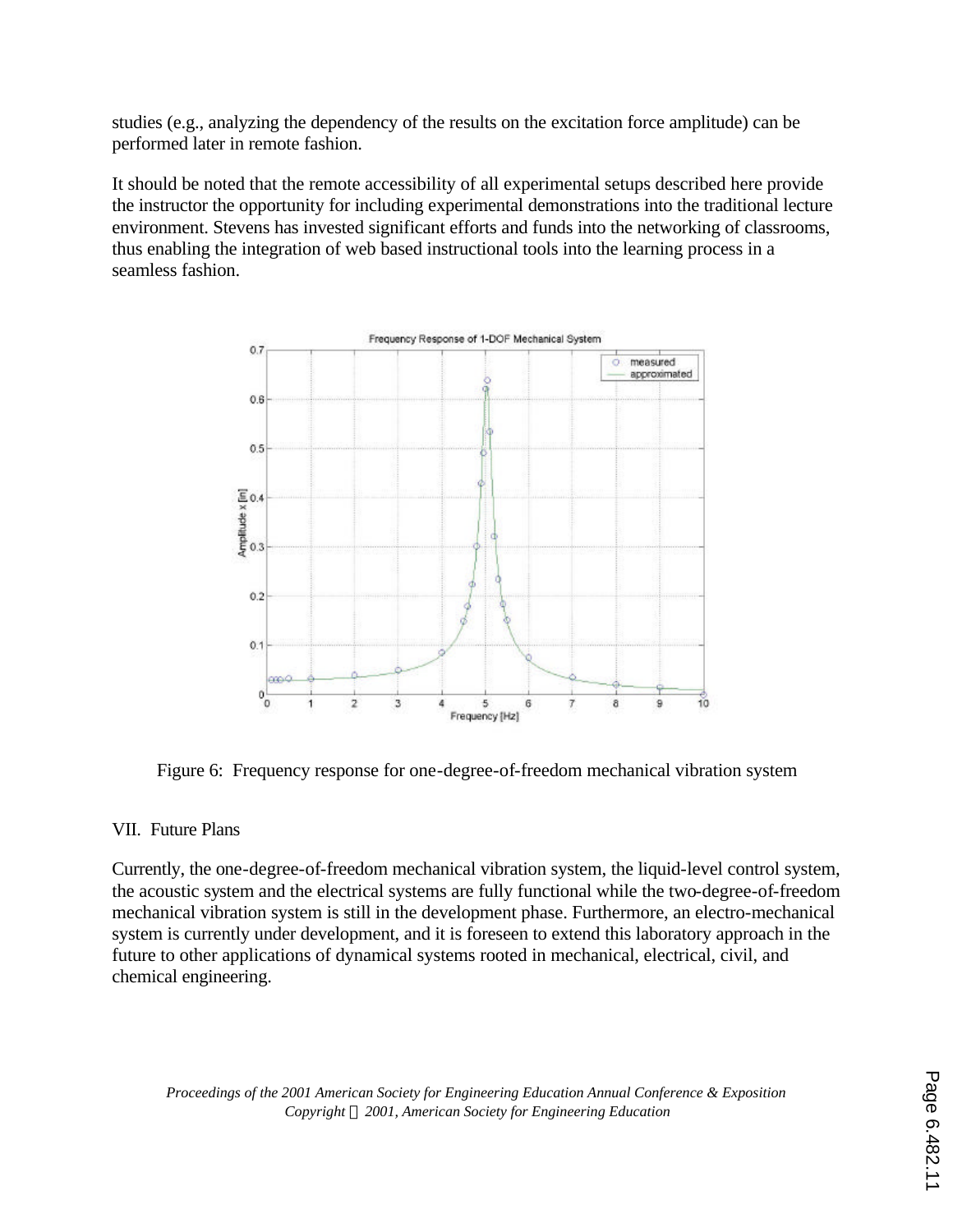It is furthermore planned that at a later time the possibility of integrating remotely accessible experiments into other educational laboratories at Stevens will be explored as well. In addition, some of the laboratory setups developed for the undergraduate laboratory on dynamical systems can potentially provide for classroom demonstrations in graduate courses in controls, fluid mechanics, vibration and noise control and others. Besides the proposed application for remoteaccess interactive laboratory training, it is envisaged that this Internet-based technology will find other fields of application such as the remote access of expensive research equipment and facilities.

## VIII. Summary

An approach to laboratory instruction based on Internet technology is presented in this paper. In this approach, the students' experimental experience can be greatly expanded by allowing them to remotely access the laboratory facility and connect through the Internet to the computer controlled laboratory setup of interest. This approach enables and encourages instructors to include demonstrations of sophisticated laboratory experiments into their lectures and provides for asynchronous learning. Therefore, the main benefits of the proposed laboratory implementation are that more students can be exposed to adequate experimental experiences, self-learning of the students is promoted, and the strain on laboratory class schedules is alleviated.

## Acknowledgements

The development of the Dynamical Systems laboratory is partially funded by the National Science Foundation through NSF Award #9851039 for which the first author is the principal investigator. This financial support by the NSF is gratefully acknowledged. In addition, the collaborative efforts of Dr. M. Prasad and Dr. M. Tsatsanis who are co-investigators for the NSF project are appreciated. Furthermore, it should not go unmentioned that the implementation of this laboratory approach into the system dynamics laboratory would not have been possible without the vast design and manufacturing expertise of Mr. Jan Nazalewicz and his colleagues in the Stevens Department of Engineering Services.

#### Bibliography

<sup>1.</sup> Knight, C. D. & DeWeerth, S. P. (1996). A shared remote testing environment for engineering education. *Proceedings of the ASEE 1996 Annual Frontiers in Education Conference*, Session 8c1, November 6-9, 1996, Salt Lake City, UT, USA, pp. 1003-1006.

<sup>2.</sup> Chan, W. L. & So, A. T. P. (1994). A cost effective interactive multimedia system for electrical undergraduate laboratory sessions. *Proceedings of the 1994 IEEE 1st International Conference on Multi-Media Engineering Education*, July 6-8, 1994, Melbourne, Australia, pp. 219-224.

<sup>3.</sup> Esche, S. K., Prasad, M. G. & Chassapis, C. (2000). Remotely accessible laboratory approach for undergraduate education. *Engineering Education Beyond the Millennium, Proceedings of the 2000 ASEE Annual Conference and Exposition*, St. Louis, Missouri, June 18 - 21, 2000.